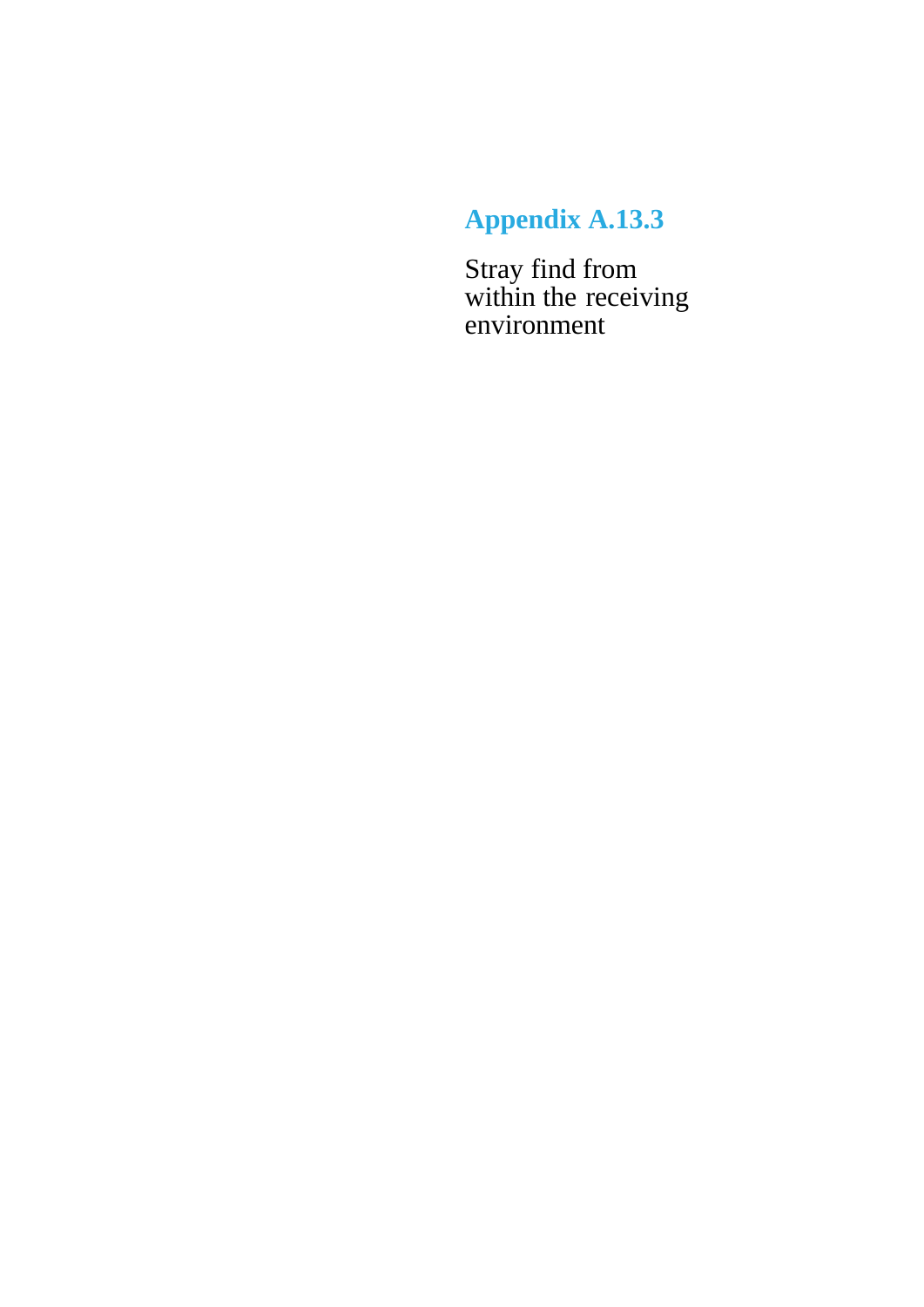**A.13.3**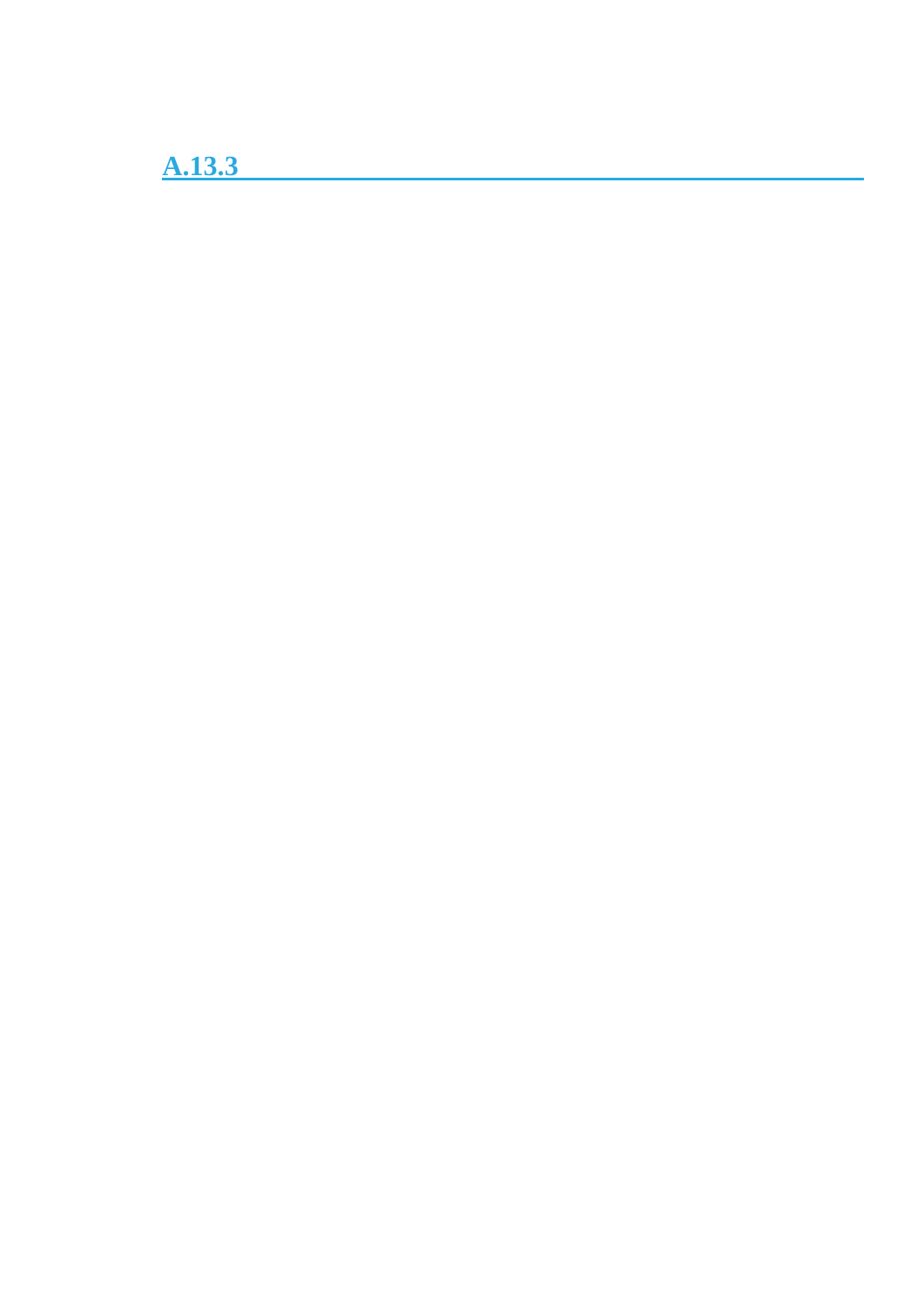## **Stray Finds from within the Receiving Environment**

| Museum No:   | 1987:184                                                    |
|--------------|-------------------------------------------------------------|
| Townland:    | Dangan Lower                                                |
| Parish:      | Rahoon                                                      |
| Barony:      | Galway                                                      |
| Find:        | Stone ard share fragment                                    |
| Find place:  | Donation                                                    |
| Description: | Indurated mudstone or siltstone. Broken at the proximal end |
| Reference:   | <b>NMI</b> files                                            |

| Museum No:   | 1983:61                                 |
|--------------|-----------------------------------------|
| Townland:    | Dangan Lower                            |
| Parish:      | Rahoon                                  |
| Barony:      | Galway                                  |
| Find:        | Iron Axehead                            |
| Find place:  | Unrecorded (Donation)                   |
| Description: | Iron Axehead with wooden handle present |
| Reference:   | <b>NMI</b> files                        |

| Museum No:   | KK131129, 2005C1:802, 1638:W307, 1637:W306,<br>1636:W305, 1635:W304, 1634:W303                                                                                                                                                               |
|--------------|----------------------------------------------------------------------------------------------------------------------------------------------------------------------------------------------------------------------------------------------|
| Townland:    | Mionlach                                                                                                                                                                                                                                     |
| Parish:      | Oranmore                                                                                                                                                                                                                                     |
| Barony:      | Galway                                                                                                                                                                                                                                       |
| Find:        | <b>Stone Axes</b>                                                                                                                                                                                                                            |
| Find place:  | River Corrib, near Mionlach                                                                                                                                                                                                                  |
| Description: | Seven polished stone axeheads found in the bed of the River Corrib<br>during excavations of ford of Menlo. Typical of polished stone<br>axes, triangular in form with bevelled edges, they resemble the<br>common kind found in the Shannon. |
| Reference:   | NMI files                                                                                                                                                                                                                                    |